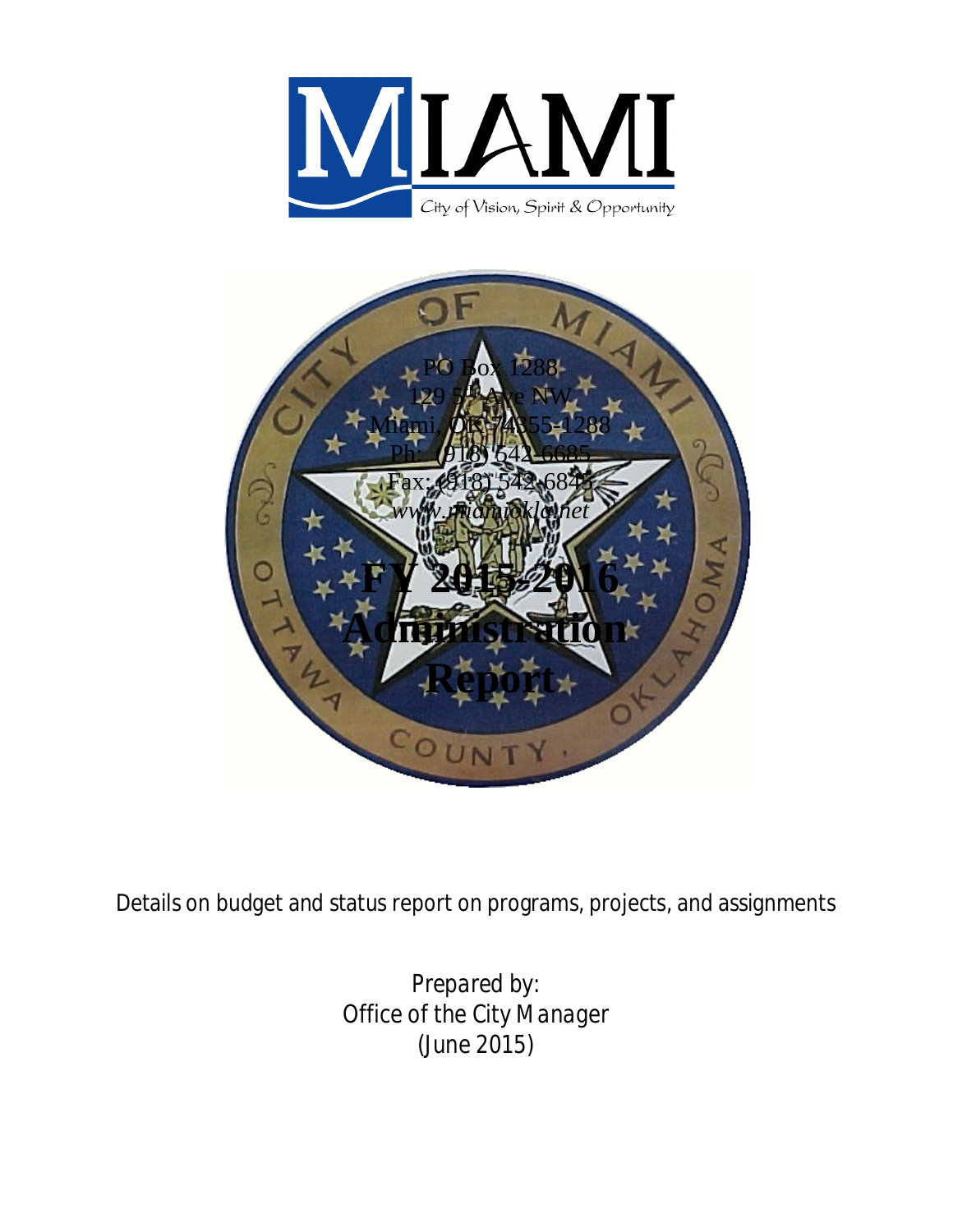## **TABLE OF CONTENTS**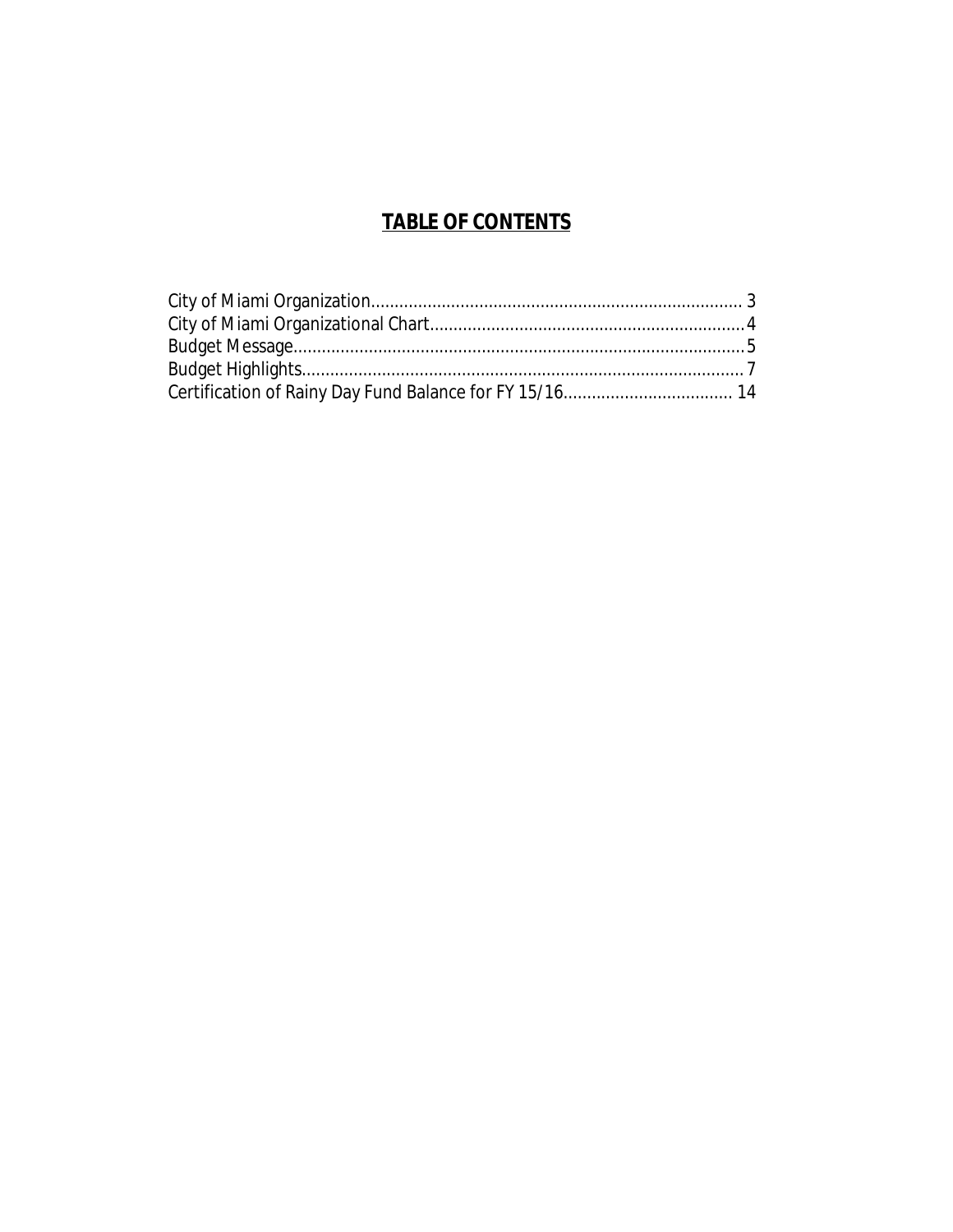

# <span id="page-2-0"></span>**City of Miami Organization**

#### **Mayor**

Rudy Schultz

### **Council Members**

Northeast Ward 1 – Brian Forrester Northwest Ward 2 – Doug Weston Southwest Ward 3 – Neal Johnson Southeast Ward 4 – Joe Sharbutt

### **Legal Department**

City Attorney – David Anderson Paralegal – Krista Duhon

## **Department Heads**

Community Development – Chuck Childs Fire – Ronnie Cline CVB/Tourism – Amanda Davis Police – Thomas Anderson (Interim Chief) Library – Marcia Johnson Emergency Management/Code Compliance – Glenda Longan Information Technology – Mike Richardson Public Works – Joe Waldon Human Resource/Cemetery – Kim Horn Strategic Planning/Economic Development – Kristi McClain Administrative Services – Jill Fitzgibbon

## **Administration**

City Manager/City Clerk – Dean Kruithof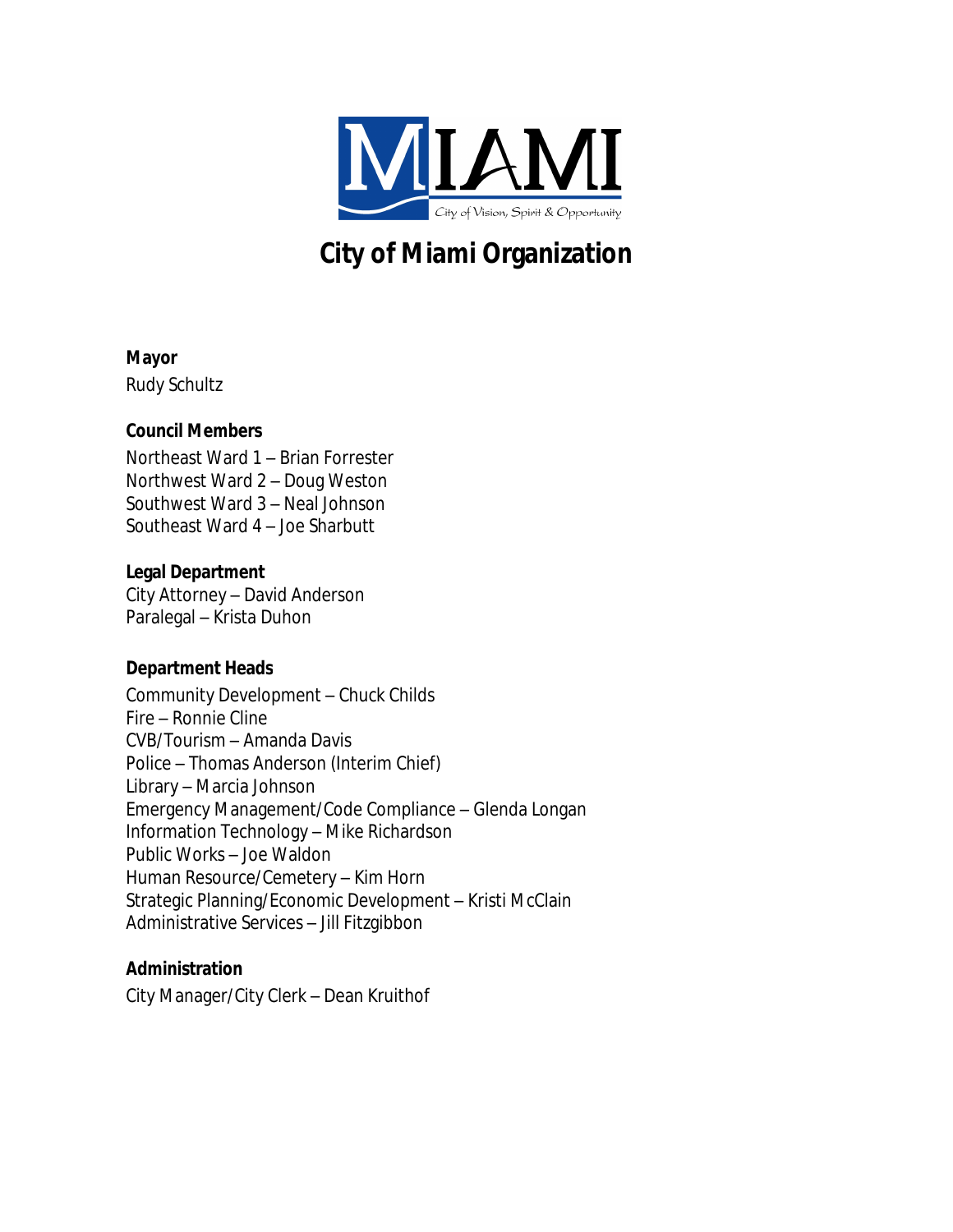

## **City of Miami Organizational Chart**

<span id="page-3-0"></span>Uny of miann Organization Unart

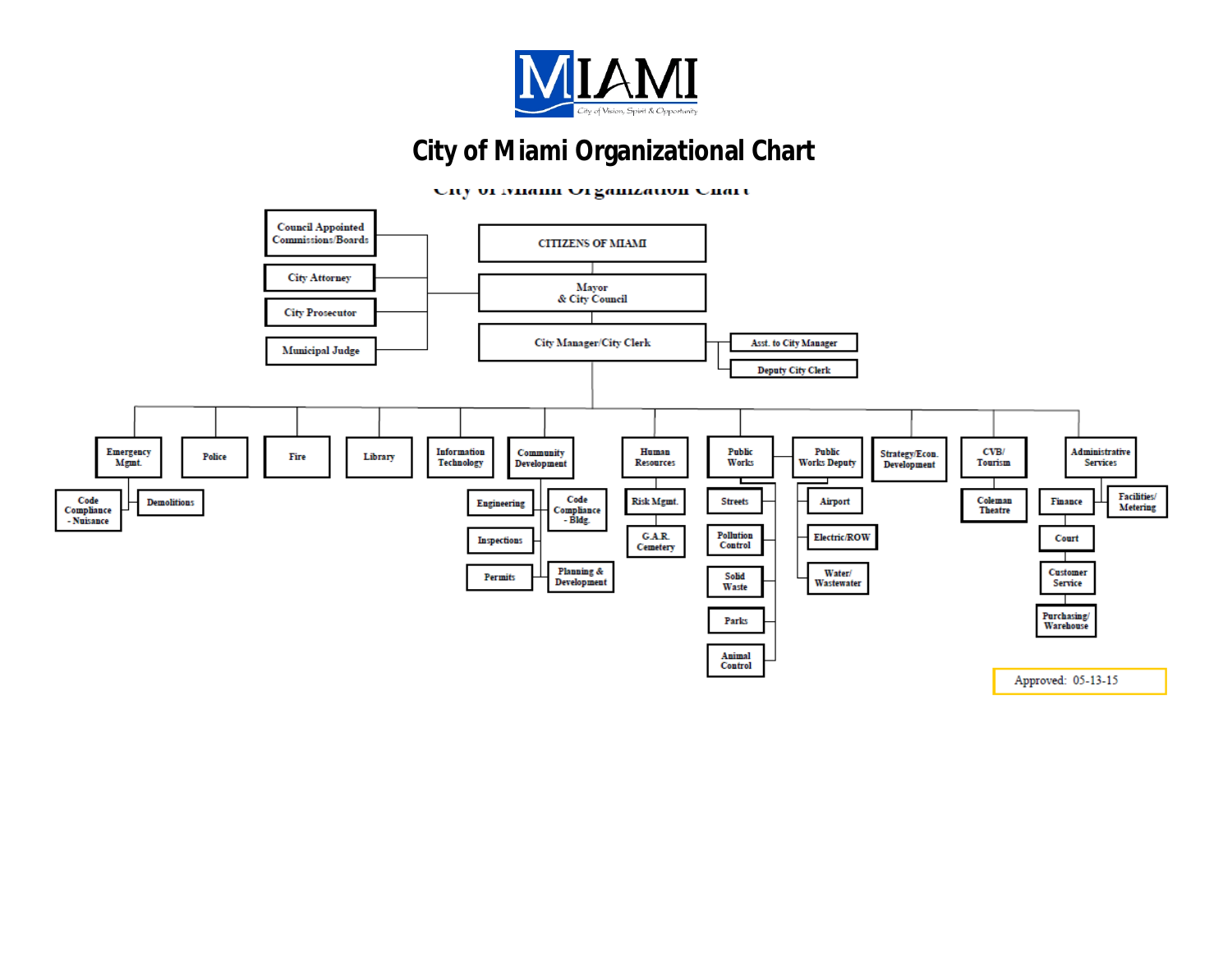

Mayor Rudy Schultz Councilman Brian Forrester, Ward 1 Councilman Doug Weston, Ward 2 Councilman Neal Johnson, Ward 3 Councilman Joe Sharbutt, Ward 4

Dean Kruithof, City Manager David Anderson, City Attorney

## <span id="page-4-0"></span>**City Of Miami, Oklahoma Budget Message FY 2015-2016**

Mayor Schultz Council Member (Mayor Pro Tem/Treasurer) Johnson Council Member Sharbutt Council Member Weston Council Member Forrester

#### Introduction

The most important annual duty of all city officials is the presentation of the budget for the upcoming fiscal year. This is important not only because it ensures fiscal responsibility related to the public's money but it also is a planning document for the actions of the municipal government funded by these public funds.

Our senior staff has adopted a program entitled Working Together for a Better Miami. We are internally stressing trust, transparency, communication, customer service, and integrity as part of this program. As a bottom line theme, we are "Getting Our House In Order 2015".

In my short tenure as your City Manager, a common phrase I have heard from our staff is that a process, policy, or decision was by the direction of one or another city manager. As you can imagine, with the relatively frequent turnover in city managers in the last seven years, there has been a loss of focus related to financial and operational decisions made in the past and how those decisions would affect the future budgets.

At the same time, the City has taken on two major planning projects. The first being a comprehensive wage and salary study and implementation, the second being the comprehensive plan for Miami. Both ongoing projects will ultimately bring about goals and objectives for future budgets to ensure our resources are applied to specific identified outcomes.

As a result, "Getting Our House In Order" should also be the theme for the fiscal 2015-16 Budget.

#### Budget Highlights

There are five major items to discuss regarding the 2015-16 Budget. They all relate to general themes that were ongoing when I arrived or are starting to develop as part of the comprehensive planning process.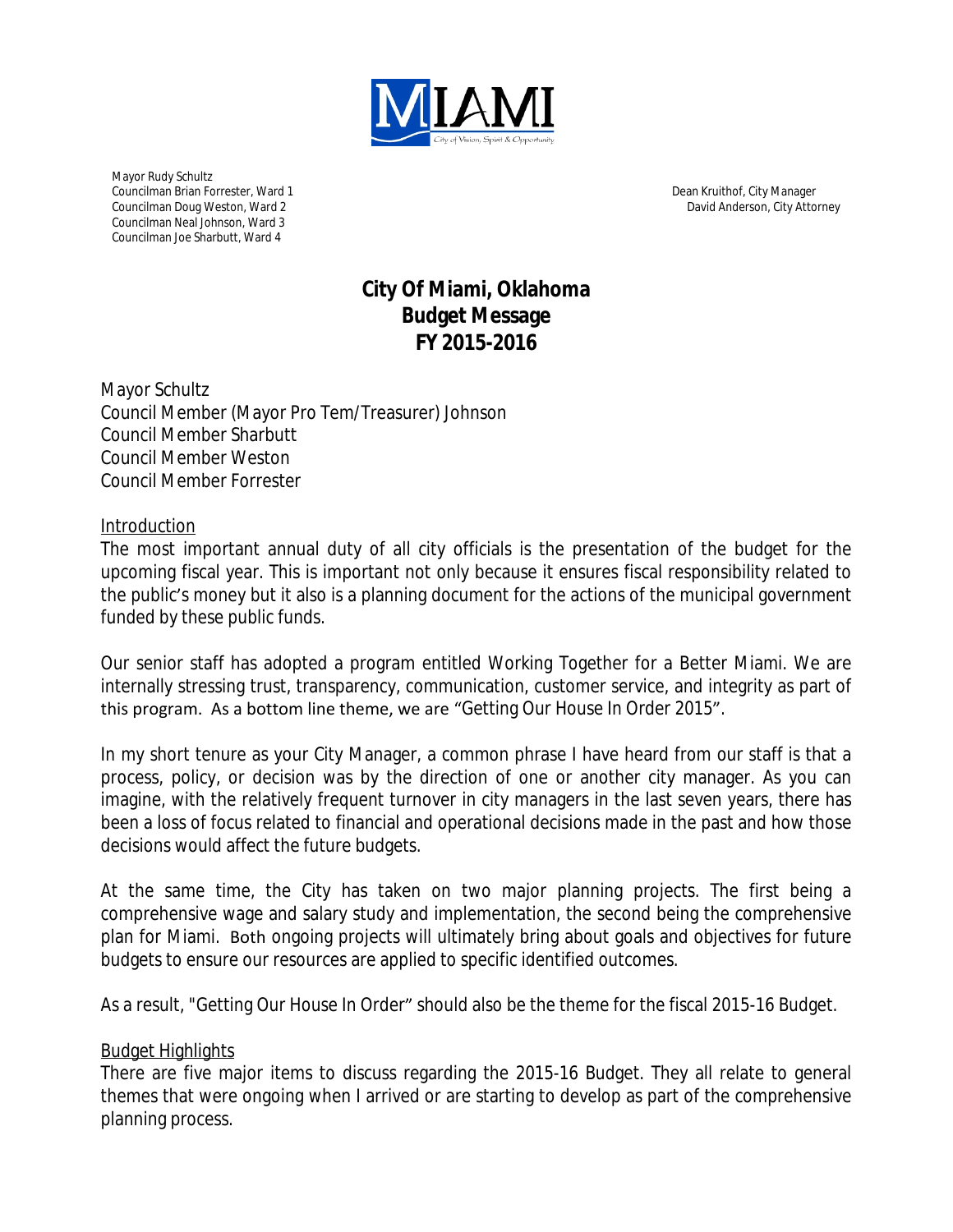The first item is funding to continue a merit pay program started at the end of 2014. This program is designed to ensure all employees have measurable, understandable, and attainable goals for the upcoming years and have an objective evaluation to ensure those goals are met. Even during difficult financial times, it is important to ensure the city workforce is compensated equitably to maintain experienced employees because a high level of performance will be expected in return.

The second item relates to the continual balancing act of merging legitimate requests with limited resources to maintain a basic level of overall service. As our expenses continue to outpace revenues, it will be critical this fiscal year to identify efficiencies in service as a way to reduce costs, especially in the General Fund. The current trends of revenue and expenses are not sustainable.

The third item relates to one of the overall trends emerging from the comprehensive plan, the investment in community infrastructure, especially roads but also city facilities. This budget contains funds to continue some road improvements started by the .65 sales tax bond issue and take some of the first steps toward addressing the needs of other municipal facilities, including the Civic Center.

The fourth item also addresses another trend emerging from the comprehensive plan, improving the overall appearance of our community. This is not only being achieved by investments in city facilities and properties, but by also reinvigorating the city's code compliance activities by reassigning these duties to Emergency Operations.

The fifth item again addresses a final trend from the comprehensive plan, economic development. Funds have been budgeted to work toward acquiring and placing in service a rail spur to serve the northwest industrial park and the installation of high speed fiber optic technology in our community to start establishing an electric smart grid for Miami Public Utilities; high speed internet for industries, businesses, and citizens; and an alternative cable option to our consumers.

### Conclusion

The overall goal of this fiscal year is to introduce best practices in our operations to provide consistency and transparency from fiscal year to fiscal year regardless of who serves the city in either an elected or appointed capacity. As the performance system and comprehensive plan programs are completed, additional detail will be added related to specific goals and accomplishments of all departments and divisions. It is also important to note that while there are several initiatives (such as the rail spur and fiber optic installation) that are designed to be investments in our future, revenue and expenditure trends will require planned, thoughtful, but necessary reductions in operational costs, especially in the General Fund. While many items in the proposed budget are fully intended to be implemented, actual expenditures will come at a later time after proper review by the Council and the citizens of Miami.

Respectfully,

Dean Kruithof, City Manager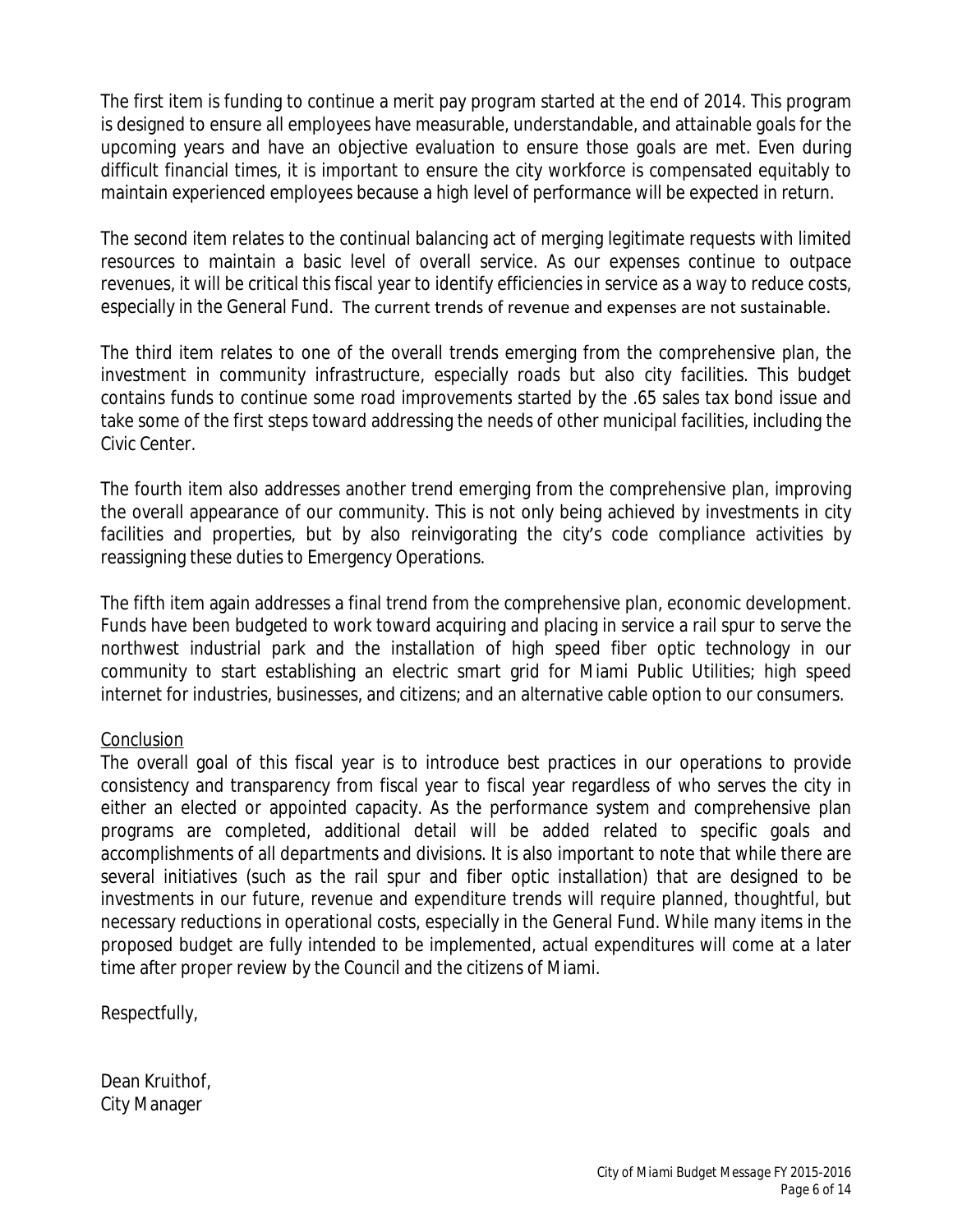# <span id="page-6-0"></span>**Budget Highlights**

The City's FY 15/16 financial budget consists of the following funds: General Fund, Miami Special Utility Authority Fund, Capital Improvement Fund, Airport Fund, Street & Alley Fund, Street Program Fund, Worker's Comp Fund, Fishing License Fund, Pool Improvement Fund, Drug Forfeiture Fund, Summer Recreation Program Fund, Municipal Court Fund, Main Street Project Fund, Insurance Fund, Demolition Account Fund, RFC 07-09 Grant Fund, Grant Fund, MDA Housing Construction Fund, MDA Housing Infrastructure Fund, Police Grants Fund, Coleman Project Fund, GO Bond Sinking Fund, Parks Dept Project Fund, Utility Improvement Fund, Unemployment Comp Reimb Fund, Retirement Fund, Cemetery Perpetual Prin Fund, Cemetery Perpetual Int Fund, MDRA Fund, MIPFA Fund, MCFA Fund, and the Rainy Day Fund.

The following are highlights of the proposed budget:

#### **City, MSUA, Rainy Day & Capital Improvement Funds Appropriations FY 15/16**

|                                        | <b>Proposed</b> |
|----------------------------------------|-----------------|
| Projected Revenue                      | \$48,706,500    |
| Personnel, Materials, & Other Services | \$29,778,576    |
| Debt Service                           | \$850,000       |
| Capital Improvements                   | \$2,928,873     |
| Rainy Day Fund                         | \$6,290,144     |
| <b>Full Time Equivalents</b>           | 183             |
| Part Time                              | 32              |
| Seasonal                               | 56              |

#### **City, MSUA, Rainy Day & Capital Improvement Funds Appropriations FY 14/15**

|                                        | Current      | <b>Original</b> |
|----------------------------------------|--------------|-----------------|
| Projected Revenue                      | \$49,197,338 | \$49,065,466    |
| Personnel, Materials, & Other Services | \$28,990,815 | \$29,365,099    |
| Debt Service                           | \$850,000    | \$1,575,000     |
| <b>Capital Improvement Projects</b>    | \$1,667,759  | \$1,785,750     |
| Rainy Day Fund                         | \$6,155,274  | \$6,155,274     |
| <b>Full Time Equivalents</b>           |              | 183             |
| Part Time                              |              | 31              |
| Seasonal                               |              | 56              |
|                                        |              |                 |

#### **General Fund (GF)**

- o Transfers:
	- The total of the 3.65% sales tax (\$6,150,000) the City collects will be transferred into the Miami Special Utility Authority (MSUA) for debt service and debt coverage requirements, all but the voter approved .65% sales tax will be transferred back to the General Fund (\$5,054,795)
	- \$2,414,501 from the MSUA for operating costs.
- o Other Noteworthy Items: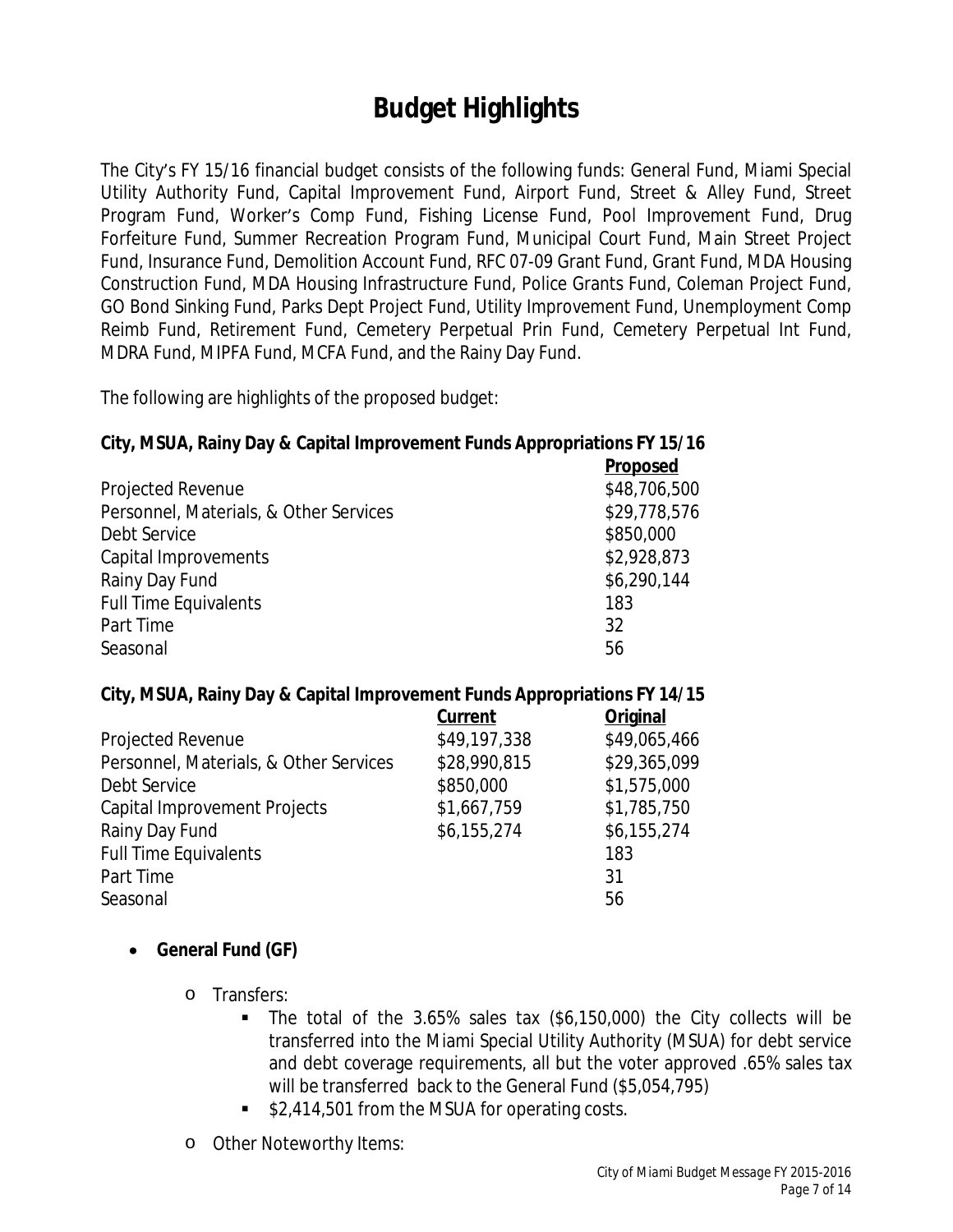- The proposed budget provides \$600 per employee per month for health insurance; this is up \$50 per employee per month.
- Retirement contributions are budgeted at 13.26% of enumeration which is up from 13.22% in the FY 2014-2015 budget.
- The proposed budget provides for \$75,000 for salary increases through the merit pay program.
- o Contracted work with outside organizations is budgeted at \$145,000 plus \$37,500 in utility credit.
- o Property insurance rates are projected to rise approximately 10% to \$440,000 in the proposed budget.
- o For FY 2015-2016, \$2,414,501 will be transferred to the General Fund. This figure does not include capital outlay costs that were included in the FY 2014-2015 transfer of \$3,929,659. Even if that expense were included, the transfer has still trended down from the prior year.

## **Miami Special Utility Authority (MSUA)**

- o Transfers:
	- \$2,414,501 will be transferred out of the MSUA Fund to balance the General Fund.
	- The total of the  $3.65\%$  sales tax  $(\$6,150,000)$  the City collects will be transferred into the MSUA for debt service and debt coverage requirements, all but the voter approved .65% sales tax will be transferred back to the General Fund (\$5,054,795). The .65% sales tax will be transferred to the Street Program Fund.
	- \$1,000,000 to the Street & Alley Fund, the same as in FY 2014-2015
	- **S217,000 to the Utility Improvement Fund**
	- **51,400,000 to the Capital Improvement Fund**
- o Other Noteworthy Items:
	- **S11,500,000 for the projected GRDA expense**
	- **5850,000 to the Oklahoma Water Resource Board (OWRB) as a loan for the** pretreatment plant
	- The proposed budget provides for \$75,000 for salary increases through the merit pay program.
- o The water and sewer rates are scheduled for incremental increases through 2019.

| Airport     |          | \$35,000   Self-service fueling                                               |
|-------------|----------|-------------------------------------------------------------------------------|
| Police Dept |          | \$14,300   Tasers, taser refills, holsters                                    |
| Fire        |          | $$37,200$   \$170k Rescue truck                                               |
| Emergency   | \$20,000 | Upgrade cabinet/panels: \$8k 1004 16th & ELM NE, \$8k 1005 7th & Elm NE, \$4k |
| Mgmt        |          | 5 lightning rods for sirens,                                                  |
| PD Dispatch | \$65,000 | Replacement of outdated 911 equipment                                         |

### **Capital Improvements**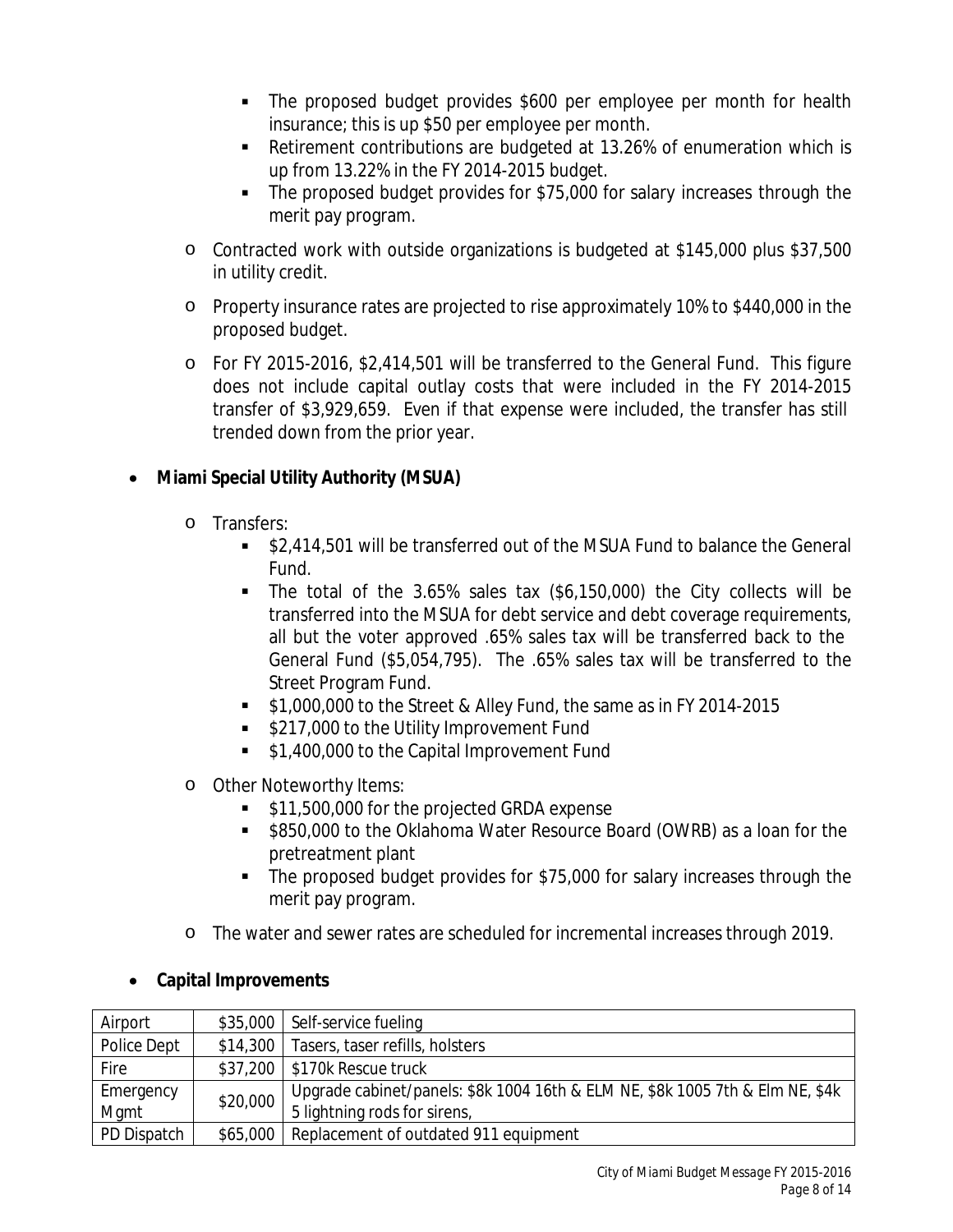| Cemetery                     | \$22,800        | \$21k Pave (1) roads on south end of cemetery. takeover PW's lease on Case<br>'12 backhoe for \$1,724.43/mon until 11/07/16, cost would be within the<br>cemetery's) and \$1.8k bucket              |
|------------------------------|-----------------|-----------------------------------------------------------------------------------------------------------------------------------------------------------------------------------------------------|
| Facilities -<br>Civic Center | \$425,000       | \$350k rehab cost, \$35k steam return lines, \$10k 2 AC compressors, \$25k<br>concrete handicap ramp, \$5k paint rails                                                                              |
| Facilities -<br>Coleman      | \$80,000        | \$50k wash, paint, seal outside of bldg; \$25k main coil on chiller unit, \$5k create<br>10 yr plan of action                                                                                       |
| Facilities -<br>Fire         | \$55,000        | \$30k north station roof, \$25k south roof (started FY 14/15)                                                                                                                                       |
| Facilities -<br>Library      | \$65,000        | \$30k 2 A/C compressors, \$10k ext paint, \$25k roof (started FY 14/15)                                                                                                                             |
| Facilities -<br>OPC          | \$110,000       | \$20k repair OPC ofc, \$30k fencing, \$50k OPC bldg, \$10k bay doors                                                                                                                                |
| Facilities -<br>Pool         | \$49,000        | \$49k roof (started FY 14/15)                                                                                                                                                                       |
| Facilities -<br><b>PW</b>    | \$10,000        | \$10k surface coat metal roof                                                                                                                                                                       |
| Parks                        | \$85,000        | \$65k tennis court resurface, \$20k Joe Pollock scoreboard                                                                                                                                          |
| PW - Animal<br>Shelter       | \$332,873       | \$257,873 Shelter remaining bal from FY 14/15, \$75k FFE                                                                                                                                            |
| Econ Dev                     | \$1,062,00<br>0 | \$500k rail spur repair, \$30k RR survey, legal \$20k, legal \$5k, Environmental<br>Study \$7k, \$500k BOLT                                                                                         |
| $\mathsf{I}\mathsf{T}$       | \$20,000        | \$20k 2 CJIS authentication for PD (mandatory)                                                                                                                                                      |
| Elec                         | \$65,000        | \$65k Main St Alley 2 switches/cable                                                                                                                                                                |
| <b>ROW</b>                   | \$9,000         | \$45k used mini excavator for tree removal & conduit installation                                                                                                                                   |
| Water Prod                   | \$35,000        | \$15k new chlorine meter for SCADA to read, \$10k new flow meter to<br>communicate w/ SCADA, \$10k intergrader person for well #11                                                                  |
| Water<br>Distrib             | \$26,200        | \$85k mini excavator, \$7k thumper for installing service lines                                                                                                                                     |
| <b>WW</b><br>Treatment       | \$66,600        | \$90K/yr Sludge Tractor, \$5.8k sludge press belts, \$6k WAS pump, \$25k influent<br>pump,\$10k auger for grit classifier                                                                           |
| <b>WW</b><br>Collection      | \$88,900        | \$8.9k replace jet rod nozzles, \$10k lagoon lift station pump, \$10k bayliner lift<br>station pump, contractor slip line 12" sewer main in a flood area. 10" sewer<br>main 11' deep at the College |
| Solid Waste                  | \$100,000       | \$25k 2 setups for trk camera downloads, \$15k polycarts, replace 1/2 of concrete<br>floor                                                                                                          |
| Comm Dev                     | \$50,000        | Prioritize: water imprvmnts, bridge maint, sanitary sewer, 69A water line,<br>downtown stop signs, Main St Grant drainage                                                                           |

## **Rainy Day Fund**

- o The FY 2015-2016 proposed budget maintains the Repair & Replacement Reserve line at \$2,000,000.
- o Emergency Reserve line at \$1,000,000.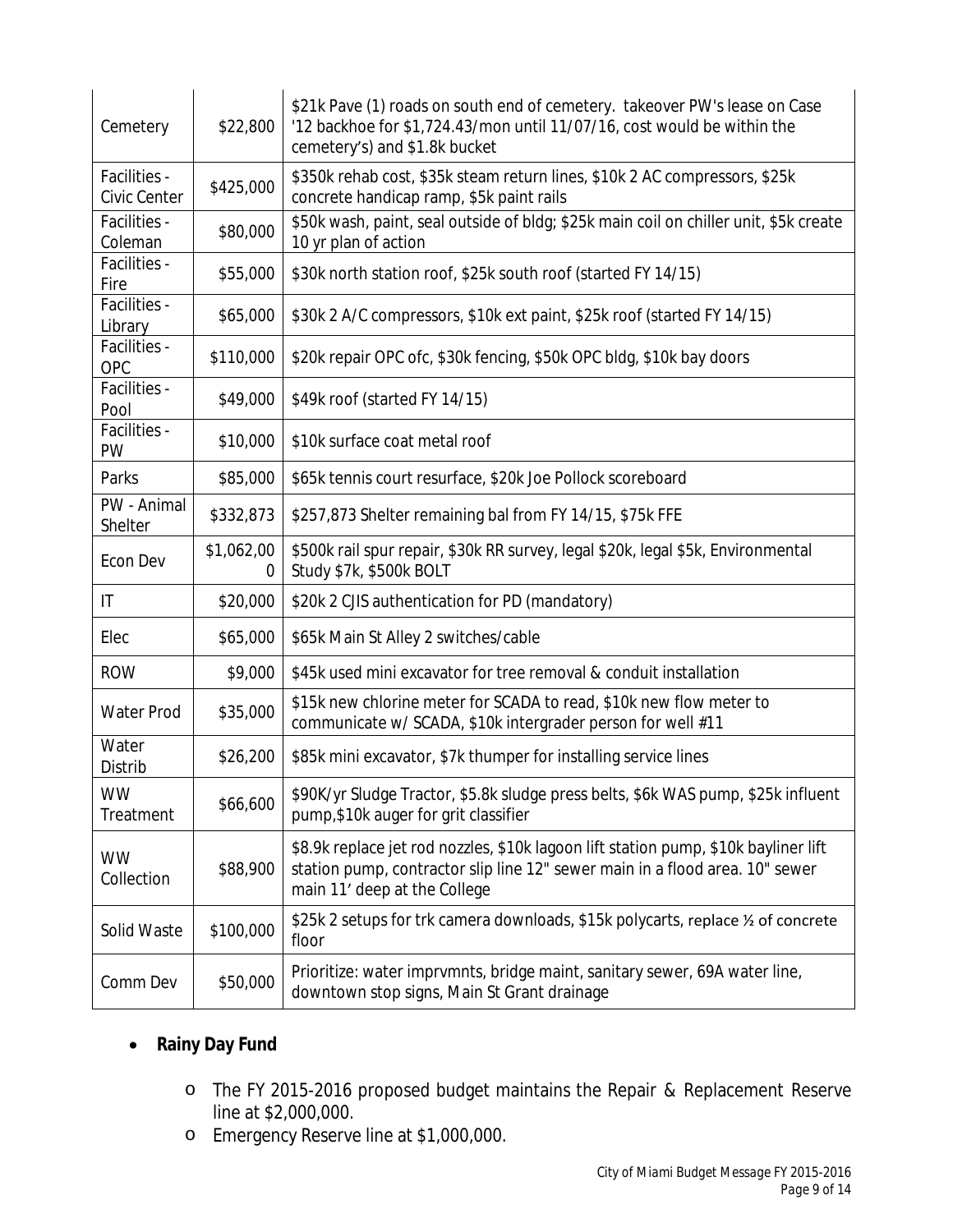o The Stabilization Reserve line within this fund is budgeted at \$3,290,144 includes an MSUA transfer of \$134,870 into this line for this fiscal year. The transfer maintains an 18% operating reserve of the GF and MSUA funds (personnel, materials, and other services).

| Per City of Miami Ordinance 1602, "The city manager's annual budget proposal shall identify all proposed Full Time           |
|------------------------------------------------------------------------------------------------------------------------------|
| Equivalent (F.T.E.) employment positions as well as the proposed entry, mid-point and max pay range for each position." (See |
| table below.                                                                                                                 |

| <b>TITLE</b>                     | <b>ENTRY LEVEL</b> | MID-LEVEL   | <b>MAX LEVEL</b> |
|----------------------------------|--------------------|-------------|------------------|
| <b>CUSTOMER SERV REP</b>         | \$21,286.00        | \$25,543.00 | \$35,285.00      |
| <b>ASSISTANT MGR</b>             | \$29,285.00        | \$35,142.00 | \$40,999.00      |
| AIRPORT OFC MGR/ COLLEC REP      | \$21,286.00        | \$25,543.00 | \$29,800.00      |
| <b>CUSTOMER SERV REP</b>         | \$21,286.00        | \$25,543.00 | \$29,800.00      |
| UTILITY BILLING OFC MGR          | \$35,285.00        | \$42,342.00 | \$49,398.00      |
| <b>CUSTOMER SERV REP</b>         | \$21,286.00        | \$25,543.00 | \$29,800.00      |
| ASST PUB WORKS DIR/ AIRPORT DIR  | \$51,283.00        | \$61,540.00 | \$71,797.00      |
| PUBLIC WORKS ADM ASSIST.         | \$29,285.00        | \$35,142.00 | \$40,999.00      |
| ADMN SERVICES DIRECTOR           | \$51,283.00        | \$61,540.00 | \$71,797.00      |
| ACCOUNTING CLERK                 | \$29,285.00        | \$35,142.00 | \$40,999.00      |
| PURCHASING ASSIST/ACCT CLERK     | \$29,285.00        | \$35,142.00 | \$40,999.00      |
| <b>FINANCE DIRECTOR</b>          | \$60,751.00        | \$75,939.00 | \$91,127.00      |
| <b>WAREHOUSE MANAGER</b>         | \$26,621.00        | \$31,946.00 | \$37,270.00      |
| PUBLIC WORKS DIRECTOR            | \$60,751.00        | \$75,939.00 | \$91,127.00      |
| DIR OF FACILITIES/METERING       | \$45,284.00        | \$54,341.00 | \$63,397.00      |
| ASST/ FACILITIES, TECH. MAIN, EM | \$21,286.00        | \$25,543.00 | \$29,800.00      |
| METER TESTER/SERVICEMAN          | \$26,621.00        | \$31,946.00 | \$37,270.00      |
| DIRECTOR OF INFO TECH            | \$56,912.00        | \$71,139.00 | \$85,367.00      |
| NETWORK ADMINISTRATOR            | \$42,620.00        | \$51,144.00 | \$59,668.00      |
| JOURNEYMAN/LINEMAN               | \$35,285.00        | \$42,342.00 | \$49,398.00      |
| JOURNEYMAN/LINEMAN               | \$35,285.00        | \$42,342.00 | \$49,398.00      |
| JOURNEYMAN/FOREMAN               | \$39,284.00        | \$47,141.00 | \$54,988.00      |
| METER TECHNICIAN                 | \$26,621.00        | \$31,946.00 | \$37,270.00      |
| ELECTRIC DEPT MANAGER            | \$51,283.00        | \$61,540.00 | \$71,797.00      |
| APPRENTICE LINEMAN III           | \$35,285.00        | \$42,342.00 | \$49,398.00      |
| JOURNEYMAN/LINEMAN               | \$35,285.00        | \$42,342.00 | \$49,398.00      |
| JOURNEYMAN/LINEMAN               | \$35,285.00        | \$42,342.00 | \$49,398.00      |
| APPRENTICE TRIMMER               | \$21,286.00        | \$25,543.00 | \$29,800.00      |
| JOURNEYMAN TRIMMER               | \$26,621.00        | \$31,946.00 | \$37,270.00      |
| <b>OPERATOR I</b>                | \$29,285.00        | \$35,142.00 | \$40,999.00      |
| WATER RESOURCE TECHNICIAN        | \$26,621.00        | \$31,946.00 | \$37,270.00      |
| <b>OPERATOR I</b>                | \$29,285.00        | \$35,142.00 | \$40,999.00      |
| <b>OPERATOR I</b>                | \$29,285.00        | \$35,142.00 | \$40,999.00      |
| <b>OPERATOR I</b>                | \$29,285.00        | \$35,142.00 | \$40,999.00      |
| WATER CREW FOREMAN               | \$35,285.00        | \$42,342.00 | \$49,398.00      |
| <b>CREWMAN I/LABOR POOL</b>      | \$21,286.00        | \$25,543.00 | \$35,285.00      |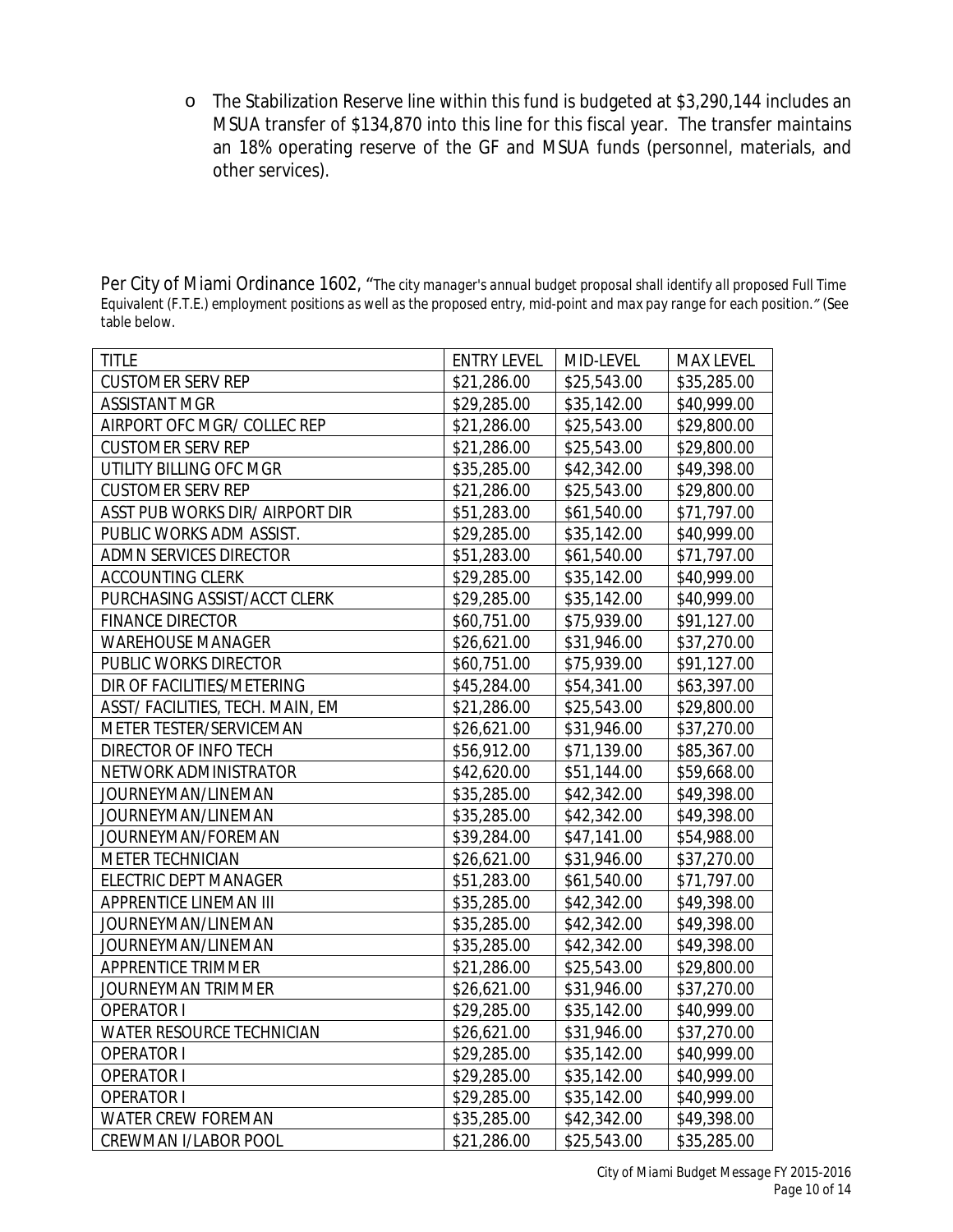| <b>CREWMAN I</b>               | \$21,286.00 | \$25,543.00  | \$35,285.00  |
|--------------------------------|-------------|--------------|--------------|
| <b>CREWMAN I</b>               | \$21,286.00 | \$25,543.00  | \$35,285.00  |
| <b>WATER MANAGER</b>           | \$45,284.00 | \$54,341.00  | \$63,397.00  |
| <b>CREWMAN I</b>               | \$21,286.00 | \$25,543.00  | \$35,285.00  |
| POLLUTION CONTROL TECH III     | \$29,285.00 | \$35,142.00  | \$40,999.00  |
| POLLUTION CONTROL MANAGER      | \$45,284.00 | \$54,341.00  | \$63,397.00  |
| POLLUTION CONTROL TECH I       | \$29,285.00 | \$35,142.00  | \$40,999.00  |
| POLLUTION CONTROL TECH II      | \$29,285.00 | \$35,142.00  | \$40,999.00  |
| <b>CREWMAN III</b>             | \$26,621.00 | \$31,946.00  | \$37,270.00  |
| ASSIST POLLUTION CTRL MGR      | \$31,949.00 | \$38,339.00  | \$44,728.00  |
| DRIVER/COLLECTOR               | \$26,621.00 | \$31,946.00  | \$37,270.00  |
| DRIVER/COLLECTOR               | \$26,621.00 | \$31,946.00  | \$37,270.00  |
| SUA OFFICE MGR/AIRPORT CSR     | \$29,285.00 | \$35,142.00  | \$40,999.00  |
| DRIVER/COLLECTOR               | \$26,621.00 | \$31,946.00  | \$37,270.00  |
| DRIVER/COLLECTOR               | \$26,621.00 | \$31,946.00  | \$37,270.00  |
| ANIMAL CONTROL/PUB WORKS POOL  | \$26,621.00 | \$31,946.00  | \$37,270.00  |
| DRIVER/COLLECTOR               | \$26,621.00 | \$31,946.00  | \$37,270.00  |
| ANIMAL CONTROL/ HUMAN PROJ MGR | \$26,621.00 | \$31,946.00  | \$37,270.00  |
| FOREMAN/SOLID WASTE            | \$35,285.00 | \$42,342.00  | \$49,398.00  |
| DRIVER/COLLECTOR               | \$26,621.00 | \$31,946.00  | \$37,270.00  |
| <b>SEMI DRIVER</b>             | \$26,621.00 | \$31,946.00  | \$37,270.00  |
| DRIVER/COLLECTOR               | \$26,621.00 | \$31,946.00  | \$37,270.00  |
| <b>LOADER OPERATOR</b>         | \$26,621.00 | \$31,946.00  | \$37,270.00  |
| ADM ASSIST TO ENGINEERING      | \$29,285.00 | \$35,142.00  | \$40,999.00  |
| DIR OF COMM DEV/CODE ENFC      | \$60,751.00 | \$75,939.00  | \$91,127.00  |
| COMMUNITY DEV MANAGER          | \$35,285.00 | \$42,342.00  | \$49,398.00  |
| TECHNICIAN/COMMUNITY DEV       | \$26,621.00 | \$31,946.00  | \$37,270.00  |
| TECH COM DEV/CODE ENF OFC      | \$26,621.00 | \$31,946.00  | \$37,270.00  |
| <b>CITY ATTORNEY</b>           | \$94,500.00 | \$105,000.00 | \$115,500.00 |
| PARALEGAL                      | \$31,949.00 | \$38,339.00  | \$44,728.00  |
| <b>CITY PROSECUTOR</b>         | \$47,948.00 | \$57,537.00  | \$67,127.00  |
| MUNICIPAL JUDGE                | \$60,751.00 | \$75,939.00  | \$91,127.00  |
| COURT ADMINISTRATOR            | \$29,285.00 | \$35,142.00  | \$40,999.00  |
| CAPTAIN                        | \$48,780.16 | \$52,106.08  | \$55,432.00  |
| SERGEANT                       | \$41,081.53 | \$45,144.46  | \$49,207.38  |
| CORPORAL                       | \$36,704.78 | \$41,071.71  | \$45,438.64  |
| CORPORAL                       | \$36,704.78 | \$41,071.71  | \$45,438.64  |
| ADMIN ASST TO POLICE CHIEF     | \$29,285.00 | \$35,142.00  | \$40,999.00  |
| PATROLMAN                      | \$31,980.00 | \$36,826.97  | \$41,673.94  |
| CAPTAIN                        | \$48,780.16 | \$52,106.08  | \$55,432.00  |
| <b>DETECTIVE</b>               | \$36,704.78 | \$41,071.71  | \$45,438.64  |
| PATROLMAN                      | \$31,980.00 | \$36,826.97  | \$41,673.94  |
| CORPORAL                       | \$36,704.78 | \$41,071.71  | \$45,438.64  |
| PATROLMAN                      | \$31,980.00 | \$36,826.97  | \$41,673.94  |
| PATROLMAN                      | \$31,980.00 | \$36,826.97  | \$41,673.94  |
| <b>DETECTIVE</b>               | \$36,704.78 | \$41,071.71  | \$45,438.64  |
| SERGEANT                       | \$41,081.53 | \$45,144.46  | \$49,207.38  |
| PATROLMAN                      | \$31,980.00 | \$36,826.97  | \$41,673.94  |
| PATROLMAN                      | \$31,980.00 | \$36,826.97  | \$41,673.94  |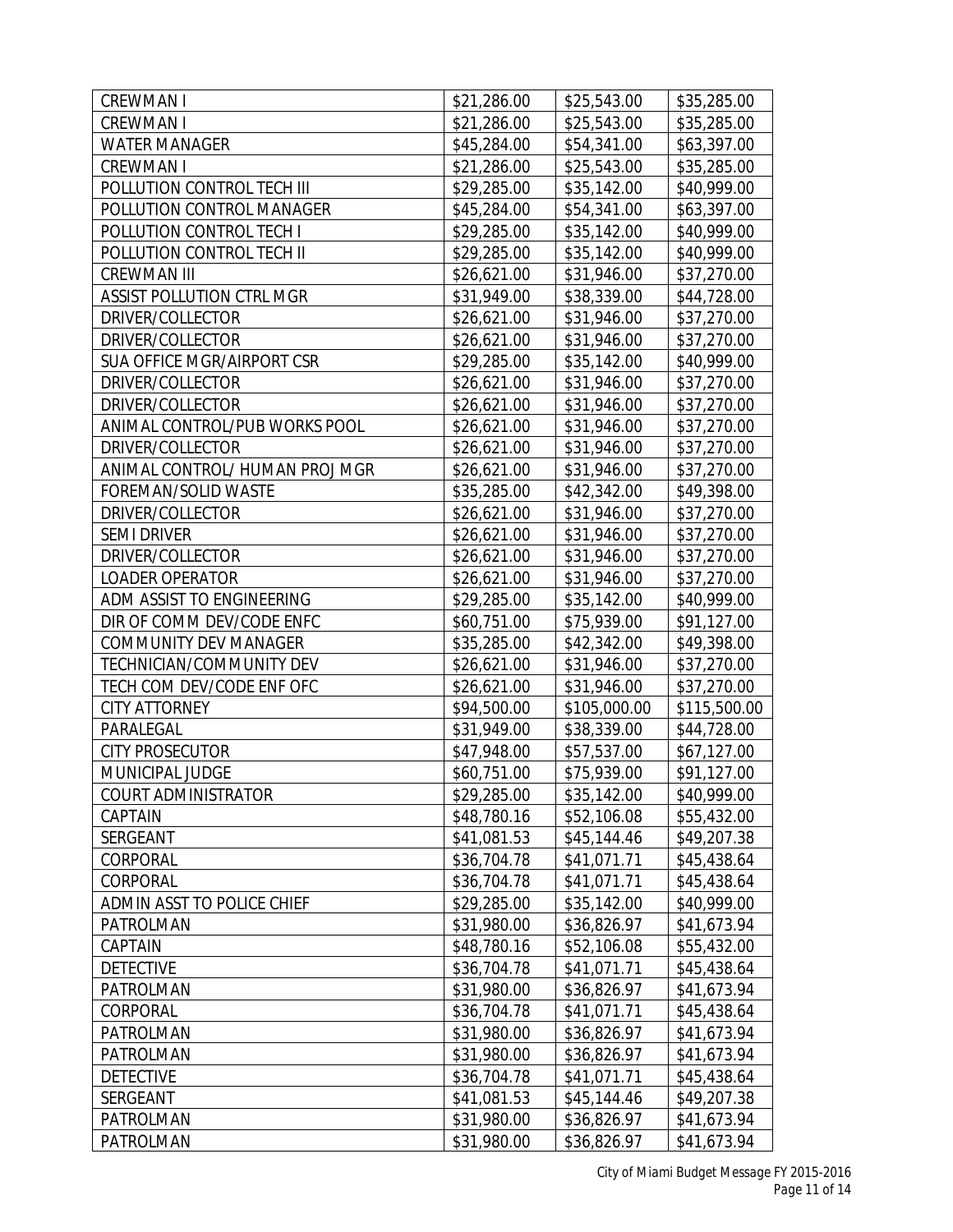| CHIEF OF POLICE       | \$60,751.00 | \$75,939.00 | \$91,127.00 |
|-----------------------|-------------|-------------|-------------|
| PATROLMAN             | \$31,980.00 | \$36,826.97 | \$41,673.94 |
| <b>DETECTIVE</b>      | \$36,704.78 | \$41,071.71 | \$45,438.64 |
| CORPORAL              | \$36,704.78 | \$41,071.71 | \$45,438.64 |
| PATROLMAN             | \$31,980.00 | \$36,826.97 | \$41,673.94 |
| ADM SERVICES MANAGER  | \$29,285.00 | \$35,142.00 | \$40,999.00 |
| PATROLMAN             | \$31,980.00 | \$36,826.97 | \$41,673.94 |
| PATROLMAN             | \$31,980.00 | \$36,826.97 | \$41,673.94 |
| PATROLMAN             | \$31,980.00 | \$36,826.97 | \$41,673.94 |
| PATROLMAN             | \$31,980.00 | \$36,826.97 | \$41,673.94 |
| SERGEANT              | \$41,081.53 | \$45,144.46 | \$49,207.38 |
| SRO / PATROLMAN       | \$31,980.00 | \$36,826.97 | \$41,673.94 |
| PATROLMAN             | \$31,980.00 | \$36,826.97 | \$41,673.94 |
| PATROLMAN             | \$31,980.00 | \$36,826.97 | \$41,673.94 |
| PATROLMAN             | \$31,980.00 | \$36,826.97 | \$41,673.94 |
| <b>FIREFIGHTER</b>    | \$33,618.29 | \$35,446.02 | \$37,273.75 |
| <b>FIREFIGHTER</b>    | \$33,618.29 | \$35,446.02 | \$37,273.75 |
| CAPTAIN               | \$39,844.39 | \$41,672.11 | \$43,499.83 |
| <b>FIREFIGHTER</b>    | \$33,618.29 | \$35,446.02 | \$37,273.75 |
| <b>FIREFIGHTER</b>    | \$33,618.29 | \$35,446.02 | \$37,273.75 |
| <b>FIREFIGHTER</b>    | \$33,618.29 | \$35,446.02 | \$37,273.75 |
| <b>FIRE CHIEF</b>     | \$56,912.00 | \$71,139.00 | \$85,367.00 |
| LIEUTENANT            | \$36,728.24 | \$40,114.04 | \$43,499.83 |
| <b>FIREFIGHTER</b>    | \$33,618.29 | \$35,446.02 | \$37,273.75 |
| <b>DRIVER</b>         | \$35,346.49 | \$37,130.51 | \$38,914.52 |
| <b>DRIVER</b>         | \$35,346.49 | \$37,130.51 | \$38,914.52 |
| LIEUTENANT            | \$36,728.24 | \$40,114.04 | \$43,499.83 |
| <b>DRIVER</b>         | \$35,346.49 | \$37,130.51 | \$38,914.52 |
| CAPTAIN               | \$39,844.39 | \$41,672.11 | \$43,499.83 |
| <b>FIREFIGHTER</b>    | \$33,618.29 | \$35,446.02 | \$37,273.75 |
| LIEUTENANT            | \$36,728.24 | \$40,114.04 | \$43,499.83 |
| <b>DRIVER</b>         | \$35,346.49 | \$37,130.51 | \$38,914.52 |
| <b>FIREFIGHTER</b>    | \$33,618.29 | \$35,446.02 | \$37,273.75 |
| <b>DRIVER</b>         | \$35,346.49 | \$37,130.51 | \$38,914.52 |
| <b>FIREFIGHTER</b>    | \$33,618.29 | \$35,446.02 | \$37,273.75 |
| LIEUTENANT            | \$36,728.24 | \$40,114.04 | \$43,499.83 |
| <b>DRIVER</b>         | \$35,346.49 | \$37,130.51 | \$38,914.52 |
| <b>FIREFIGHTER</b>    | \$33,618.29 | \$35,446.02 | \$37,273.75 |
| LIEUTENANT            | \$36,728.24 | \$40,114.04 | \$43,499.83 |
| LIEUTENANT            | \$36,728.24 | \$40,114.04 | \$43,499.83 |
| <b>FIREFIGHTER</b>    | \$33,618.29 | \$35,446.02 | \$37,273.75 |
| <b>FIREFIGHTER</b>    | \$33,618.29 | \$35,446.02 | \$37,273.75 |
| CAPTAIN               | \$39,844.39 | \$41,672.11 | \$43,499.83 |
| EM MGMT/CODE ENFC DIR | \$56,912.00 | \$71,139.00 | \$85,367.00 |
| <b>DISPATCHER</b>     | \$26,621.00 | \$31,946.00 | \$37,270.00 |
| <b>DISPATCHER</b>     | \$26,621.00 | \$31,946.00 | \$37,270.00 |
| <b>DISPATCHER</b>     | \$26,621.00 | \$31,946.00 | \$37,270.00 |
| <b>DISPATCHER</b>     | \$26,621.00 | \$31,946.00 | \$37,270.00 |
| <b>DISPATCHER</b>     | \$26,621.00 | \$31,946.00 | \$37,270.00 |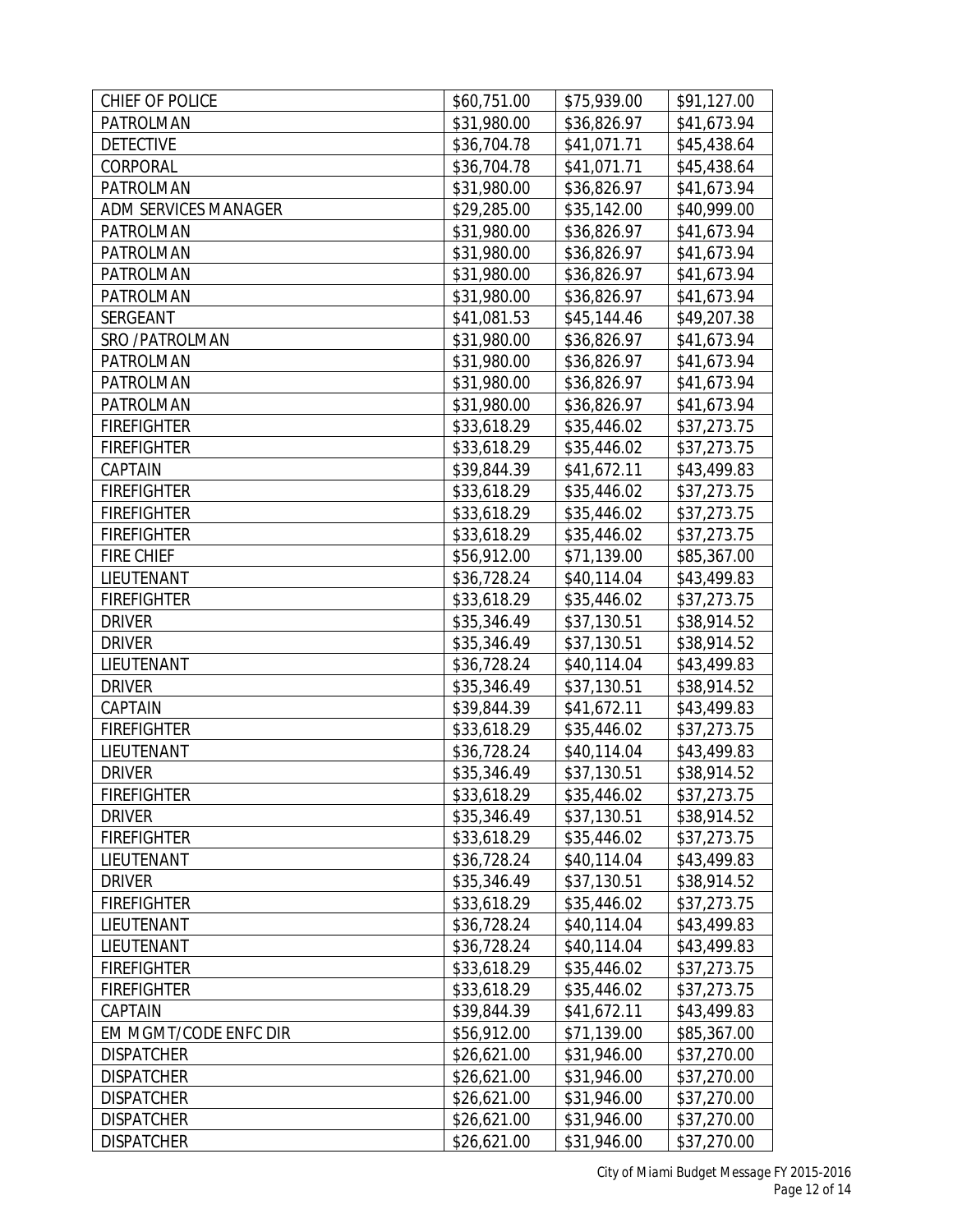| <b>DISPATCHER</b>               | \$26,621.00 | \$31,946.00 | \$37,270.00 |
|---------------------------------|-------------|-------------|-------------|
| <b>DISPATCHER</b>               | \$26,621.00 | \$31,946.00 | \$37,270.00 |
| RISK MANAGEMENT SPECIALIST      | \$42,620.00 | \$51,144.00 | \$59,668.00 |
| EQUIP OP I/CREW LEADER          | \$29,285.00 | \$35,142.00 | \$40,999.00 |
| FOREMAN- STREET DEPT            | \$35,285.00 | \$42,342.00 | \$49,398.00 |
| EQUIP OP I/CREW LEADER          | \$29,285.00 | \$35,142.00 | \$40,999.00 |
| MECHANIC                        | \$35,285.00 | \$42,342.00 | \$49,398.00 |
| EQUIP OP II/LABOR POOL          | \$29,285.00 | \$35,142.00 | \$40,999.00 |
| <b>EQUIPMENT OP II</b>          | \$29,285.00 | \$35,142.00 | \$40,999.00 |
| <b>STREET MANAGER</b>           | \$45,284.00 | \$54,341.00 | \$63,397.00 |
| MECHANIC-STREET DEPT            | \$29,285.00 | \$35,142.00 | \$40,999.00 |
| <b>CEMETERY MAINTENANCE II</b>  | \$21,286.00 | \$25,543.00 | \$35,285.00 |
| <b>CEMETERY OFFICE MANAGER</b>  | \$29,285.00 | \$35,142.00 | \$40,999.00 |
| DIRECTOR OF HR/CEMETERY         | \$45,284.00 | \$54,341.00 | \$63,397.00 |
| <b>CEMETERY MAINTENANCE II</b>  | \$21,286.00 | \$25,543.00 | \$35,285.00 |
| <b>CEMETERY FOREMAN</b>         | \$35,285.00 | \$42,342.00 | \$49,398.00 |
| MAINTENANCE FOREMAN             | \$35,285.00 | \$42,342.00 | \$49,398.00 |
| BLDING MAINTENANCE/CUSTODIAN    | \$21,286.00 | \$25,543.00 | \$35,285.00 |
| BLDING MAINTENANCE/CUSTODIAN    | \$21,286.00 | \$25,543.00 | \$35,285.00 |
| PARKS MAINTENANCE I             | \$21,286.00 | \$25,543.00 | \$35,285.00 |
| PARKS MAINTENANCE I             | \$21,286.00 | \$25,543.00 | \$35,285.00 |
| PARKS MAINTENANCE I             | \$21,286.00 | \$25,543.00 | \$35,285.00 |
| PARKS MAINTENANCE I             | \$21,286.00 | \$25,543.00 | \$35,285.00 |
| PARKS MGR/LINEMAN APPR 4        | \$42,620.00 | \$51,144.00 | \$59,668.00 |
| <b>HEAD LIBRARIAN</b>           | \$31,949.00 | \$38,339.00 | \$44,728.00 |
| TECHNICAL SERVICES LIBRARIAN    | \$31,949.00 | \$38,339.00 | \$44,728.00 |
| TECH MGR/CIRCULATION LIBRARIAN  | \$31,949.00 | \$38,339.00 | \$44,728.00 |
| <b>LIBRARY DIRECTOR</b>         | \$56,912.00 | \$71,139.00 | \$85,367.00 |
| LIBRARY ASST/CUSTODIAN          | \$18,622.00 | \$22,346.00 | \$26,071.00 |
| ADULT SERVICES LIBRARIAN        | \$31,949.00 | \$38,339.00 | \$44,728.00 |
| <b>CHILDREN'S LIBRARIAN</b>     | \$31,949.00 | \$38,339.00 | \$44,728.00 |
| DIR TOURISM & COMMUNICATION     | \$51,283.00 | \$61,540.00 | \$71,797.00 |
| SPORTS & EVENTS COORDINATOR     | \$26,621.00 | \$31,946.00 | \$37,270.00 |
| CVB TOURISM SALES COORDINATOR   | \$26,621.00 | \$31,946.00 | \$37,270.00 |
| MANAGING Dir OF COLEMAN THEATRE | \$42,620.00 | \$51,144.00 | \$59,668.00 |
| ASSIST TO CITY MANAGER          | \$29,285.00 | \$35,142.00 | \$40,999.00 |
| PURCHASING AGENT                | \$35,285.00 | \$42,342.00 | \$49,398.00 |
| <b>DEPUTY CITY CLERK</b>        | \$29,285.00 | \$35,142.00 | \$40,999.00 |
| <b>CITY MANAGER</b>             |             |             |             |
| ADMIN ASSIST COURT CLERK/EM     | \$29,285.00 | \$35,142.00 | \$40,999.00 |
| DIR STRAT & ECO DEV/COMM        | \$60,751.00 | \$75,939.00 | \$91,127.00 |
| HR GENERALIST                   | \$29,285.00 | \$35,142.00 | \$40,999.00 |
| HUMAN RESOURCES MANAGER         | \$31,949.00 | \$38,339.00 | \$44,728.00 |